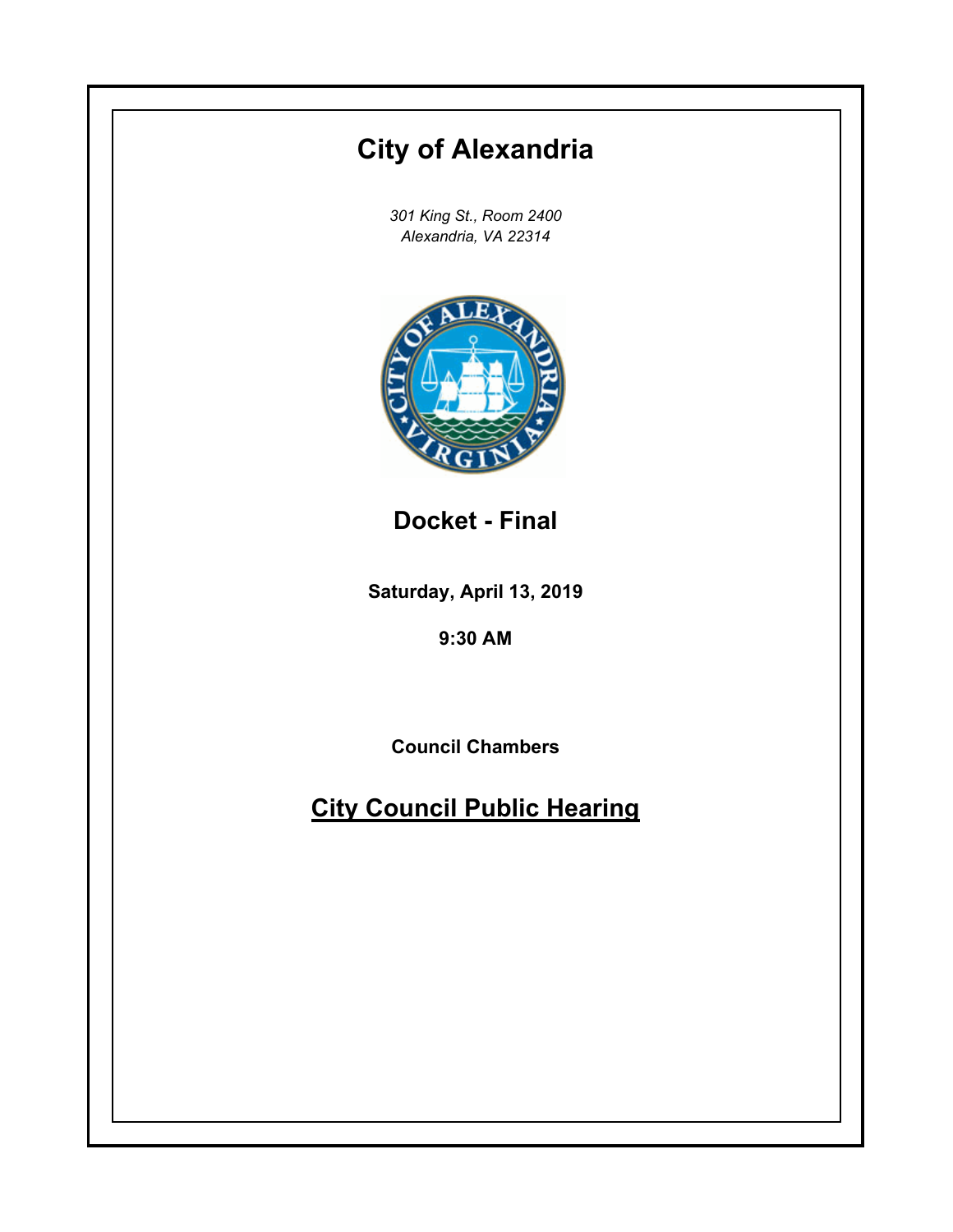*All Persons, Including Applicants, Wishing to Speak Before City Council Must Fill Out A Speaker's Form (Which May Be Found in The Rear of the Council Chamber) and Present It to the City Clerk. If You Have a Prepared Statement, Please Present It To the City Clerk. We Encourage Speakers to Submit Their Written Comments to the City Clerk. http://survey.alexandriava.gov/s3/City-Council-Speakers-Form*

**\*\*\*Please note that the BAR Appeal for 619 South Lee Street is being deferred until the May public hearing meeting.\*\*\***

#### **OPENING**

- **1. Calling the Roll.**
- **2. Public Discussion Period.**

**[This period is restricted to items not listed on the docket. The first 15 speakers will be heard under item #2 at the beginning of the meeting. Any remaining speakers will be heard at the conclusion of the docketed items.]**

#### **REPORTS OF BOARDS, COMMISSIONS AND COMMITTEES**

#### **ACTION CONSENT CALENDAR (3-4)**

- **3.** [19-1959](http://alexandria.legistar.com/gateway.aspx?m=l&id=/matter.aspx?key=10031) Vacation #2019-0001 100 East Luray Avenue - Vacation Public hearing and consideration of a request to vacate a portion of the public right-of-way adjacent to 100 East Luray Avenue to add area to a residential side-yard; zoned: R-2-5/ Single- and two-family. Applicants: Brian and Katherine Bartholomay Planning Commission Action: Recommended Approval 6-0. [19-1959 Staff Report](http://alexandria.legistar.com/gateway.aspx?M=F&ID=47d5b4b6-bff4-4ded-9ce5-42379ef248f2.pdf) [19-1959 Presentation](http://alexandria.legistar.com/gateway.aspx?M=F&ID=90310fb9-43fa-4f79-94ff-479d19057047.pptx) *Attachments:*
- **4.** [19-1962](http://alexandria.legistar.com/gateway.aspx?m=l&id=/matter.aspx?key=10034) Text Amendment #2019-0002 Secured Dining Enclosures and Practical Updates for King Street Outdoor Dining (A) Initiation of a Text Amendment; and (B) Public hearing and consideration of a Text Amendment to the Zoning Ordinance to amend the King Street Outdoor Dining Regulations to include adding definitions 2-181.1 (Outdoor dining enclosures) and 2-181.2 (Outdoor dining furniture) and amend Section 6-805 to provide unobstructed clearance for fire department connections, update regulations related to loudspeakers, permit the secured installation of outdoor dining enclosures, update requirements for dining umbrella clearance requirements, and practical updates to the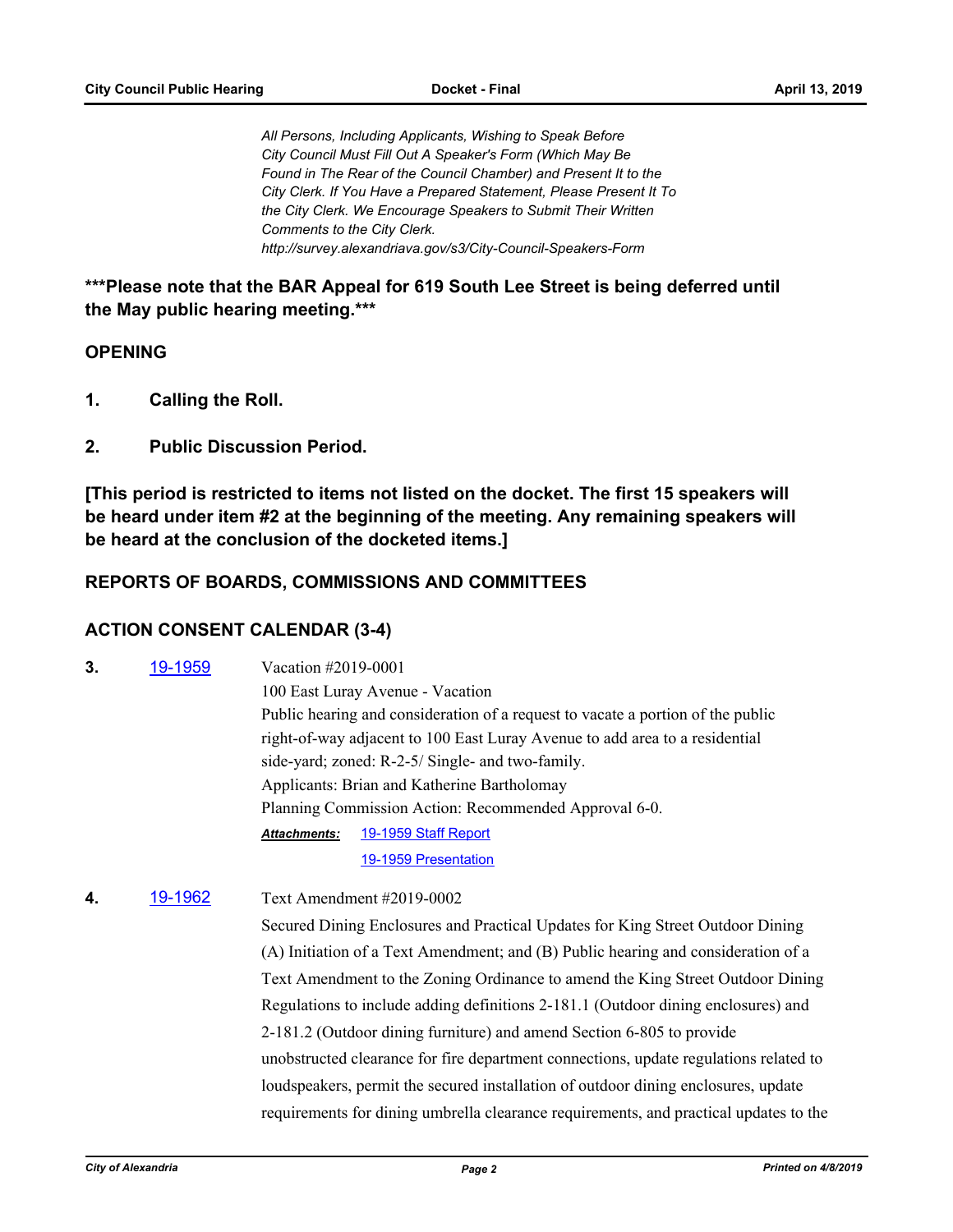design of the outdoor dining facilities and process requirements. Staff: City of Alexandria, Department of Planning & Zoning Planning Commission Action: Recommended Approval 6-0. [19-1962 Staff Report](http://alexandria.legistar.com/gateway.aspx?M=F&ID=493a69bc-29af-40e7-bcbe-44ca9a10dd9e.pdf) *Attachments:*

[19-1962 Presentation](http://alexandria.legistar.com/gateway.aspx?M=F&ID=8c09d7e3-3157-466e-b7b1-b973bb024269.pptx)

#### **END OF ACTION CONSENT CALENDAR**

## **REPORTS AND RECOMMENDATIONS OF THE CITY MANAGER**

| 5. | 19-1926        | Public Hearing on the FY 2020 City Council Preliminary Add/Delete Options.<br>Adoption is scheduled for Wednesday, May 1, 2019 at 7:00pm.                                                                                                                                                                                                                                                                                            |  |
|----|----------------|--------------------------------------------------------------------------------------------------------------------------------------------------------------------------------------------------------------------------------------------------------------------------------------------------------------------------------------------------------------------------------------------------------------------------------------|--|
| 6. | <u>19-1948</u> | Public Hearing and Consideration of Draft City Fiscal Year (FY) 2020 Action Plan<br>for Housing and Community Development.<br>19-1948 Draft Citizen Summary<br><b>Attachments:</b>                                                                                                                                                                                                                                                   |  |
| 7. | 19-1963        | Consideration of a Proposed Joint City and Alexandria Redevelopment Housing<br>Authority Resolution to Modernize and Replace Resolution 830 (Public Hearing).<br>19-1963 Resolution 830 - 1981 amended 1982(b)<br><b>Attachments:</b><br>19- 1963 2018 30-80% AMI Table<br>19-1963 Summary of Resolution 830 Working Group Process and Findings<br>19-1963 DRAFT REVISED RES 830 10.8.2018(b)<br>19-1963 REVISEDRES830March272019(b) |  |
| 8. | 19-1785        | Public Hearing and Consideration of a Short-Term License Agreement between the<br>City of Alexandria and the Tall Ship Providence Foundation to dock and conduct<br>business operations temporarily in the Alexandria City Marina.                                                                                                                                                                                                   |  |

Attachments: 19-1785 TSPF License Agreement

19-1785 CostRecoveryPolicy

#### **REPORTS OF BOARDS, COMMISSIONS AND COMMITTEES (continued)**

#### **Planning Commission (continued)**

**9.** [19-1957](http://alexandria.legistar.com/gateway.aspx?m=l&id=/matter.aspx?key=10029) Special Use Permit #2019-0004 1503 & 1505 Mount Vernon Avenue - Del Ray Gardens Restaurant Public hearing and consideration of a request for a special use permit to operate a restaurant use with outdoor dining; zoned: CL/ Commercial Low. Applicant: Del Ray Gardens, LLC., represented by M. Catharine Puskar, attorney Planning Commission Action: Recommended Approval 6-0. [19-1957 Staff Report](http://alexandria.legistar.com/gateway.aspx?M=F&ID=c226edca-406a-4589-a573-edbb0702b8df.pdf) [19-1957 Presentation](http://alexandria.legistar.com/gateway.aspx?M=F&ID=59810873-be76-428c-9537-c0598ceea01c.pptx) *Attachments:*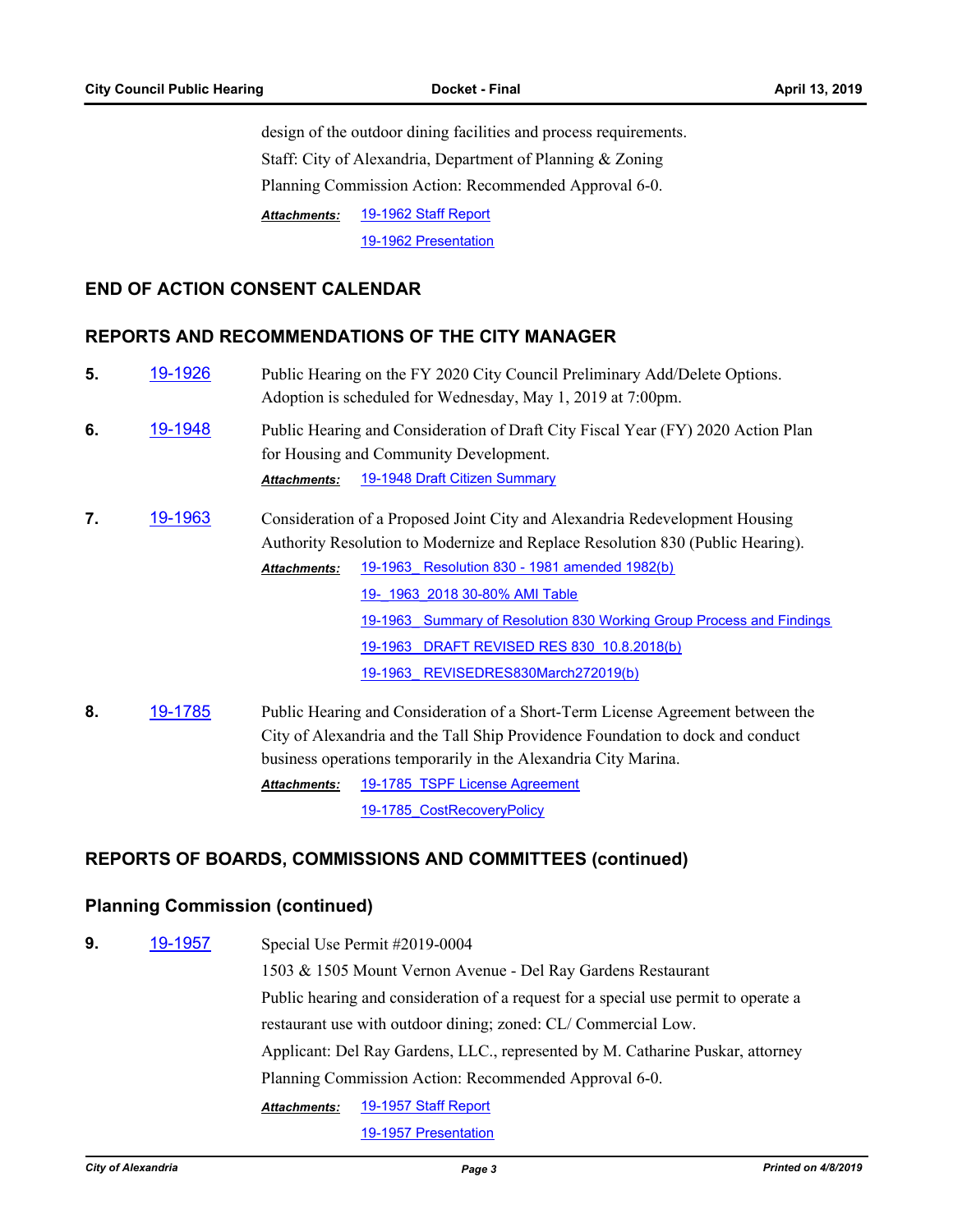| 10. | 19-1966 |                              | Master Plan Amendment #2019-0001                                                     |
|-----|---------|------------------------------|--------------------------------------------------------------------------------------|
|     |         |                              | 5701, 5701B, 5701 1/2, 5801, 5815, 5901, 6001, and 6003 Duke Street (Parcel          |
|     |         |                              | Addresses: 5701, 5701B, 5801, 5815, and 5901 Duke Street) - Landmark Mall            |
|     |         | Master Plan Amendment        |                                                                                      |
|     |         |                              | A) Initiation of a Master Plan Amendment; and B) Public hearing and consideration of |
|     |         |                              | an amendment to the Landmark/Van Dorn Small Area Plan chapter of the Master          |
|     |         |                              | Plan to amend the Landmark/Van Dorn Corridor Plan Overlay and add a Landmark         |
|     |         | Mall Chapter as an addendum. |                                                                                      |
|     |         |                              | Staff: City of Alexandria, Department of Planning & Zoning                           |
|     |         |                              | Planning Commission Action: Recommended Approval 5-1.                                |
|     |         | <b>Attachments:</b>          | 19-1966 Staff Report                                                                 |
|     |         |                              | 19-1966 Presentation                                                                 |
|     |         |                              |                                                                                      |

### **ORDINANCES AND RESOLUTIONS**

| 11. | 19-1874 | Public Hearing and Second Reading of an Ordinance on the Proposed Real and<br>Personal Property Tax Rates and Proposed Effective Tax Rate Increase for Calendar                                                                                                                                                                                                                                                                |                                                                                                                                                                                                                                                                                                                                |  |
|-----|---------|--------------------------------------------------------------------------------------------------------------------------------------------------------------------------------------------------------------------------------------------------------------------------------------------------------------------------------------------------------------------------------------------------------------------------------|--------------------------------------------------------------------------------------------------------------------------------------------------------------------------------------------------------------------------------------------------------------------------------------------------------------------------------|--|
|     |         |                                                                                                                                                                                                                                                                                                                                                                                                                                | Year 2019 (Fiscal Year 2020).                                                                                                                                                                                                                                                                                                  |  |
|     |         | <b>Attachments:</b>                                                                                                                                                                                                                                                                                                                                                                                                            | 19-1874 Attachment 1 2019 Cover Ordinance                                                                                                                                                                                                                                                                                      |  |
|     |         |                                                                                                                                                                                                                                                                                                                                                                                                                                | 19-1874 Attachment 2 2019 Ordinance                                                                                                                                                                                                                                                                                            |  |
| 12. | 19-1892 | Public Hearing, Second Reading and Final Passage of an Ordinance authorizing the<br>Owner and Tenant of the property located at 600 Montgomery Street to construct<br>and maintain an encroachment for outdoor seating at a restaurant at that location<br>(Implementation Ordinance for Encroachment No. 2018-0012 associated with 600)<br>Montgomery Street approved by City Council on March 16, 2019). [ROLL-CALL<br>VOTE] |                                                                                                                                                                                                                                                                                                                                |  |
|     |         | Attachments:                                                                                                                                                                                                                                                                                                                                                                                                                   | 19-1892 cover                                                                                                                                                                                                                                                                                                                  |  |
|     |         |                                                                                                                                                                                                                                                                                                                                                                                                                                | 19-1892 ordinance                                                                                                                                                                                                                                                                                                              |  |
|     |         |                                                                                                                                                                                                                                                                                                                                                                                                                                | 19-1892 attachment                                                                                                                                                                                                                                                                                                             |  |
| 13. | 19-1894 |                                                                                                                                                                                                                                                                                                                                                                                                                                | Public Hearing, Second Reading and Final Passage of an Ordinance to amend and<br>reordain the Master Plan of the City of Alexandria, Virginia, by adopting and<br>incorporating therein the amendment heretofore approved by city council to the<br>Eisenhower West Small Area Plan chapter of such master plan as Master Plan |  |

Eisenhower West Small Area Plan chapter of such master plan as Master Plan Amendment No. 2018-0006 and no other amendments, and to repeal all provisions of the said master plan as may be inconsistent with such amendment. (Implementation Ordinance for Master Plan Amendment No. 2018-0006 associated with Public Storage/BoatsUS approved by City Council on March 16, 2019). [ROLL-CALL VOTE]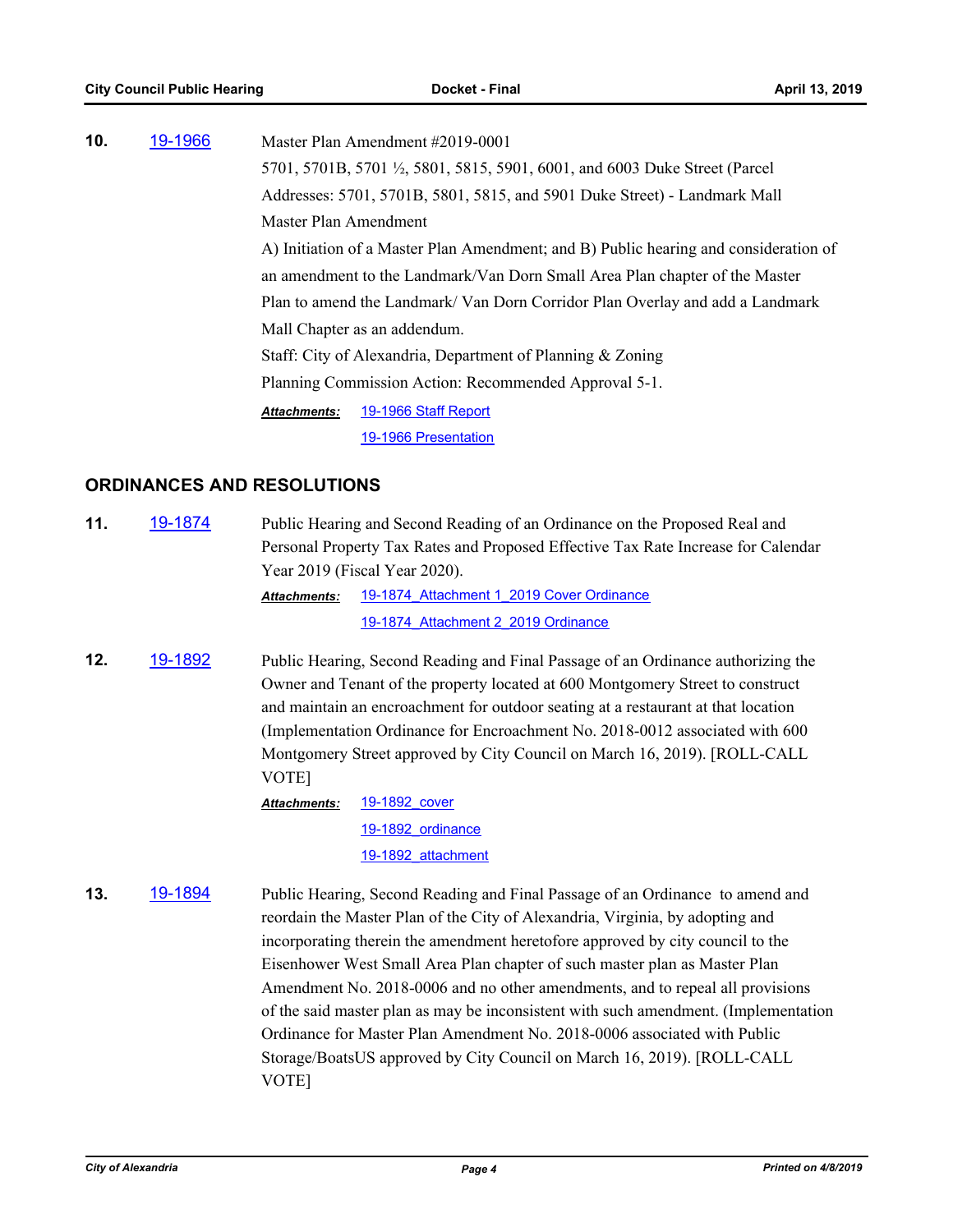| Attachments: | 19-1894 cover      |
|--------------|--------------------|
|              | 19-1894 ordinance  |
|              | 19-1894 attachment |

**14.** [19-1896](http://alexandria.legistar.com/gateway.aspx?m=l&id=/matter.aspx?key=9968) Public Hearing, Second Reading and Final Passage of an Ordinance to amend and reordain Sheet No. 067.03 of the "Official Zoning Map, Alexandria, Virginia," adopted by Section 1-300 (OFFICIAL ZONING MAP AND DISTRICT BOUNDARIES), of the City of Alexandria Zoning Ordinance, by rezoning the properties at 880 and 890 South Pickett Street and 620 Burnside Place from, I/Industrial zone to CDD No. 26 in accordance with the said zoning map amendment heretofore approved by city council as Rezoning No. 2018-0005 (Implementation Ordinance for Rezoning No. 2018-0005 associated with Public Storage/Boats US approved by City Council on March 16, 2019). [ROLL-CALL VOTE]

[19-1896\\_cover](http://alexandria.legistar.com/gateway.aspx?M=F&ID=fd4d9d52-1ecf-45c7-989a-7cb26183de98.doc) [19-1896\\_ordinance](http://alexandria.legistar.com/gateway.aspx?M=F&ID=419a919e-d57e-43a3-8447-726aed099f5f.doc) *Attachments:*

**15.** [19-1898](http://alexandria.legistar.com/gateway.aspx?m=l&id=/matter.aspx?key=9970) Public Hearing, Second Reading and Final Passage of an Ordinance to amend and reordain Section 5-602 (COORDINATED DEVELOPMENT DISTRICTS CREATED, CONSISTENCY WITH MASTER PLAN, REQUIRED APPROVALS) of Article V (MIXED USE ZONES) of the City of Alexandria Zoning Ordinance, in accordance with the text amendment heretofore approved by city council as Text Amendment No. 2018-0012 (Implementation Ordinance for Text Amendment No. 2018-0012 associated with Public Storage/Boats US approved by City Council on March 16, 2019). [ROLL-CALL VOTE]

[19-1898\\_cover](http://alexandria.legistar.com/gateway.aspx?M=F&ID=6b29abba-58dc-472c-97bb-9b4b2e486609.doc) *Attachments:*

[19-1898\\_ordinance](http://alexandria.legistar.com/gateway.aspx?M=F&ID=77b71a65-f9ef-46f6-aa75-99775f4c9c3f.doc)

**16.** [19-1900](http://alexandria.legistar.com/gateway.aspx?m=l&id=/matter.aspx?key=9972) Public Hearing, Second Reading and Final Passage of an Ordinance to amend and reordain Section 12-101 (TERMS DEFINED) of Article XII (NONCOMPLIANCE AND NONCONFORMITY) of the City of Alexandria Zoning Ordinance, in accordance with the text amendment heretofore approved by city council as Text Amendment No. 2019-0001 Implementation Ordinance for Text Amendment No. 2019-0001 entitle Commercial to Residential Reversions approved by City Council on March 16, 2019). [ROLL-CALL VOTE]

> [19-1900\\_ordinance](http://alexandria.legistar.com/gateway.aspx?M=F&ID=1e7ac867-dca9-4211-be45-933b06ef56dd.doc) *Attachments:*

[19-1900\\_cover](http://alexandria.legistar.com/gateway.aspx?M=F&ID=c1c0ed89-0a6b-4ccb-acf8-bbb03935635a.doc)

**17.** [19-1941](http://alexandria.legistar.com/gateway.aspx?m=l&id=/matter.aspx?key=10013) Public Hearing and Second Reading of an Ordinance to repeal Article R (LICENSE TAXES ON MOTOR VEHICLES, TRAILERS AND SEMITRAILERS), Sections 3-2-321 through 3-2-350, of Chapter 2 (TAXATION) of Title 3 (FINANCE, TAXATION AND PROCUREMENT) of the Code of the City of Alexandria, Virginia.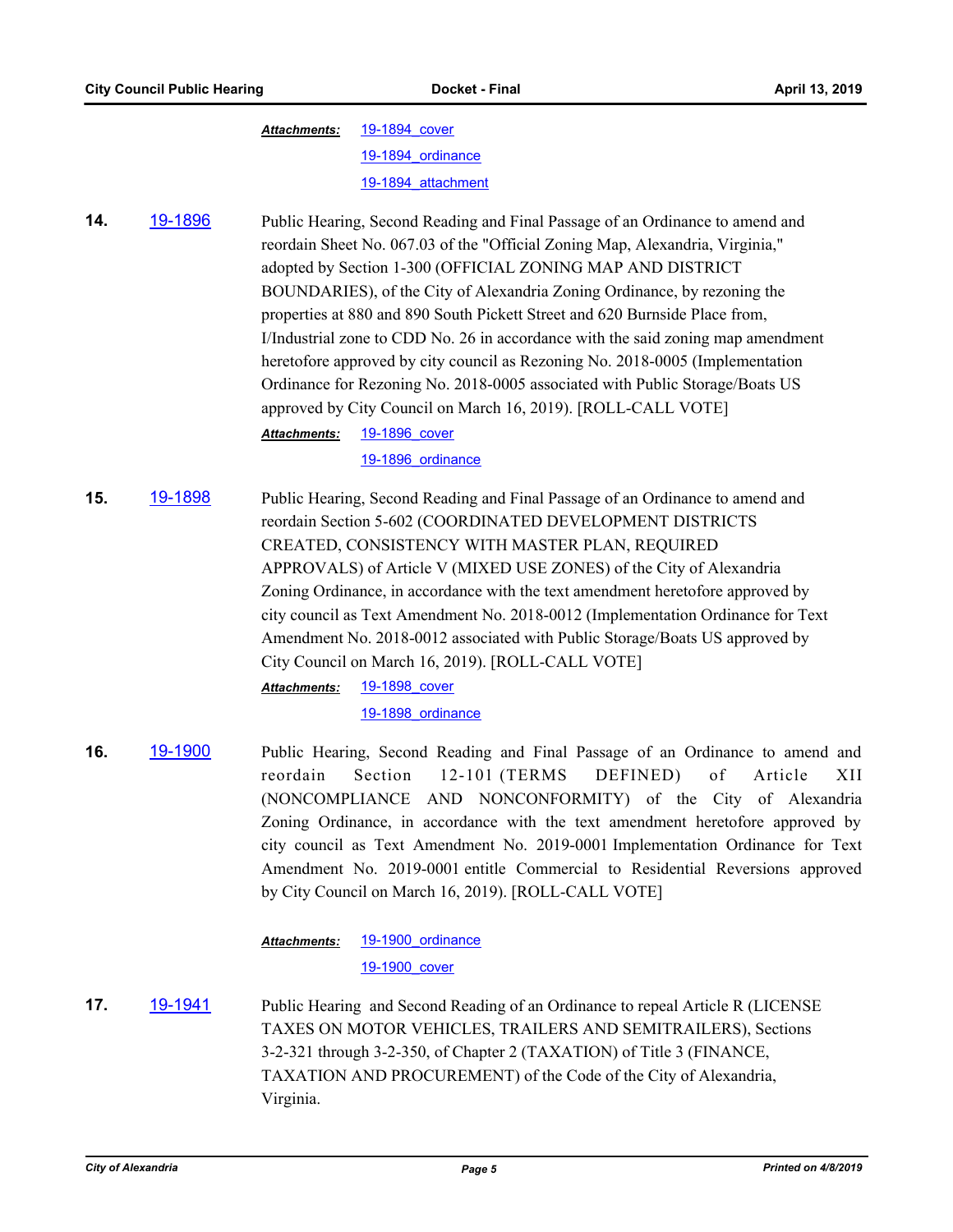|     |         | <b>Attachments:</b> | 19-1941 Local Registration Fee Elimination Ordinance Cover                            |
|-----|---------|---------------------|---------------------------------------------------------------------------------------|
|     |         |                     | 19-1941 Local Registration Fee Elimination Ordinance                                  |
|     |         |                     | 19-1941 Accountable, Effective, Well-Managed Government Work Session                  |
| 18. | 19-1956 |                     | Public Hearing, Second Reading and Final Passage. Consideration. Passage on           |
|     |         |                     | Second Reading of an Ordinance to amend and reordain Article F (Permit Parking)       |
|     |         |                     | Districts) of Chapter 8 (Parking and Traffic Regulations) of Title 5 (Transportation  |
|     |         |                     | and Environmental Services) of the Code of the City of Alexandria, Virginia, 1981, as |
|     |         |                     | amended, by amending Section 5-8-82 (Restricted Overnight Parking Districts) and      |
|     |         |                     | Section 5-8-83 (Restricted Daytime Parking District) [ROLL-CALL VOTE]                 |
|     |         | <b>Attachments:</b> | 19-1909 Attachment 1 Ordinance Cover Sheet                                            |
|     |         |                     | 19-1909 Attachment 2 Ordinance                                                        |
|     |         |                     | 19-1909 Attachment 3 District12Map                                                    |
|     |         |                     | 19-1909 Attachment 4 District 12 Sign                                                 |
|     |         |                     |                                                                                       |

# **REPORTS OF BOARDS, COMMISSIONS AND COMMITTEES (continued)**

## **DEFERRAL/WITHDRAWAL CONSENT CALENDAR**

**Planning Commission (continued)**

**None.**